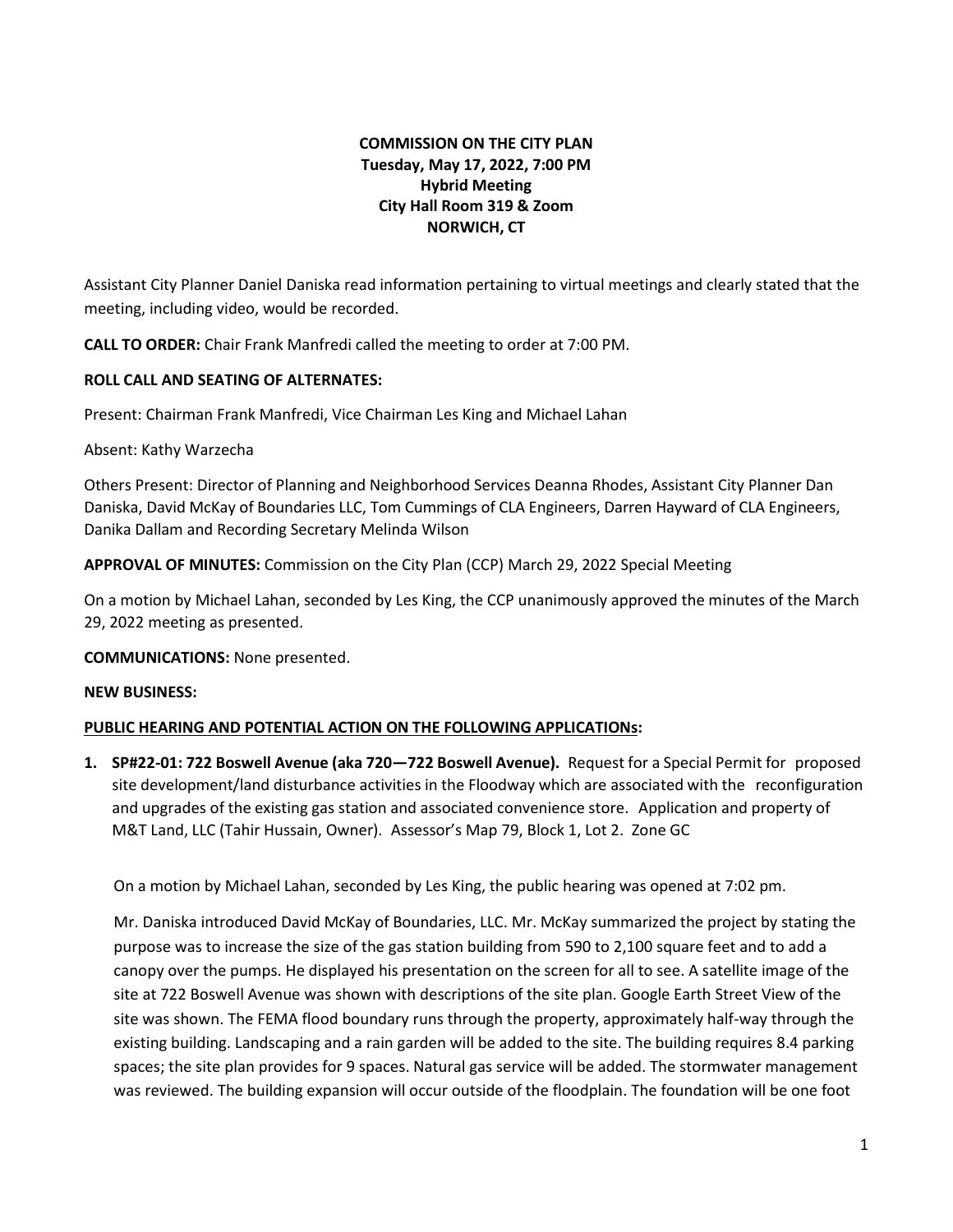above the flood elevation. There will be lighting under the canopy which will replace the current pole lights. Other pole lights will be added for the parking areas. The current sign will remain. The new building will be cape style. The Gulf branding will be on the canopy. A similar canopy from a Washington Street gas station was shown.

Mr. McKay provided a review and answered all zoning and special permit requirements for Fueling stations and work in the Floodway. The special permit compliance was reviewed in detail.

Chair Manfredi asked for members of the public to speak regarding the application. No one spoke in favor nor against the application.

Mr. Daniska requested waiver of reading of the exhibit and conditions. On a motion by Michael Lahan, seconded by Les King, the CCP unanimously passed the motion.

Mr. Daniska stated that all city departmental concerns have been addressed by the applicant. He noted that the memo emailed to CCP members prior to the meeting had a typographical error in Zoning Regulations; 3.3 should be 3.4.

On a motion from Michael Lahan, seconded by Les King, the public hearing closed by unanimous vote at 7:46 PM.

Director of Planning and Neighborhood Services Deanna Rhodes noted that the special permit was necessary because of flood considerations.

Michael Lahan made a motion to approve SP #22-01 with the following conditions:

- 1. That the site plan for the Special Permit will expire in 5 years unless an extension has been granted by the Commission.
- 2. That the Zoning Enforcement Officer review the signage canopy for Zoning Compliance related to coverage.
- 3. That final revised plans be submitted and reviewed by City Staff.
- 4. That the City's letter of approval (CCP + IWWCC) be placed on the final revised plan set (cover page preferred), the required signature block be placed on all plan sheets, and that all plan sheets include the stamped seal and signature of the licensed professional.
- 5. That 6 signed and embossed sealed paper copies and 2 mylars of the final revised set of plans be submitted to the Planning Department for endorsement by an officer of the Commission. The mylars must include the red indelible ink certification which includes the name of producer and process used.
- 6. That the endorsed mylar set shall be filed on the Land Records by the applicant.
- 7. That a bond, in an amount satisfactory to the City Engineer, be submitted for Erosion and Sediment Control and Site Restoration. Once approved, it should be submitted in the form of a check or letter of credit with the required paperwork for review and approval by the City's Attorney prior to the issuance of the Zoning Permit.
- 8. That after the filing of the mylars, a zoning permit shall be issued prior to any land disturbance activities associated with this approval.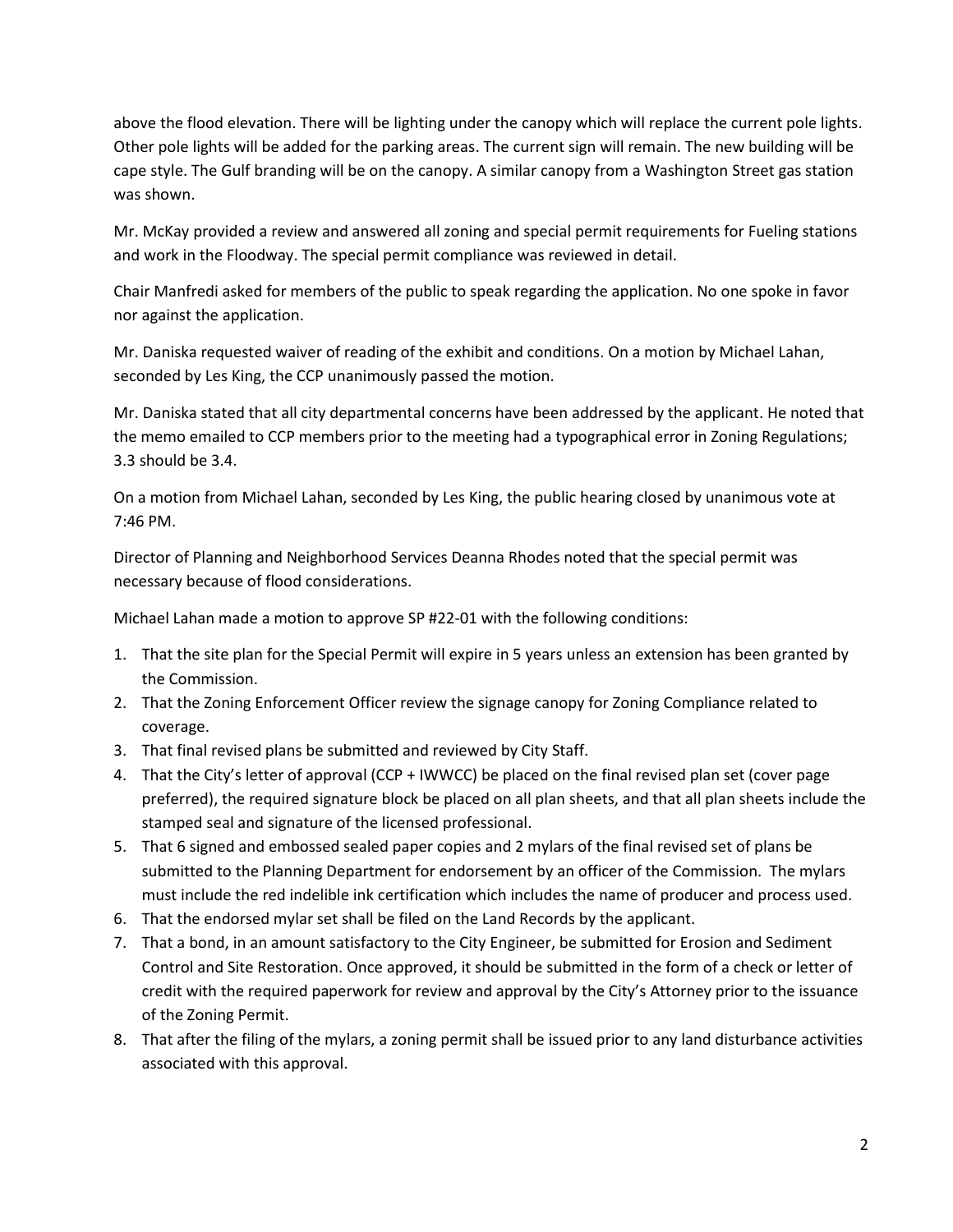- 9. That any modifications to the approved proposal shall be reviewed by the Zoning Enforcement Officer prior to occurring and may require additional review and approval by the Commission.
- 10. That all proposed improvements associated with this application are to be completed according to the approved plan prior to the issuance of the required Certificate of Zoning Compliance or a performance bond will be required in accordance with Sections 7.5.7.3 and 8.9 of the Zoning Regulations.
- 11. That the Commission may require an as-built or certification by a licensed engineer or land surveyor should it be deemed necessary by the City to determine compliance with the approval granted.
- 12. That a lighting compliance plan for all installed lighting be submitted to the ZEO for their review prior to requesting a Certificate of Zoning Compliance required for a CO.

REASON: The proposal conforms to ZR Section Chapter 3.4, 5, 6.3, 7.5, and 7.7 of the Zoning Regulations.

Les King seconded the motion. The CCP Unanimously passed the motion.

**2. SP#22-02: 208 Salem Turnpike, 210 Salem Turnpike & 11 Montville Road.** Request for Special Permit for a self-storage rental facility and associated site improvements. Application of Lyman Development Corp. Property of Owunnegunset Inc. Assessors Map 121, Block 2, Lots 22, 23 & 24. Zone PC

On a motion by Michael Lahan, seconded by Les King, the CCP unanimously opened the public hearing at 7:51 PM.

Tom Cummings of CLA Engineers introduced Darren Hayward of CLA Engineers. The site plan displayed onscreen for all to see. Mr. Hayward spoke to the site plan. He displayed the satellite view of the 1.8 acres. The plan includes a 3-story self-storage building with access from Salem Turnpike and a one-way access road with exit onto Montville Road. There are proposed parking spaces at each end of the building. The building materials, elevations and landscape plantings were reviewed. Ms. Rhodes suggested replacing the proposed juniper near the building. Chair Manfredi inquired as to the two-way entrance/exit at Salem Turnpike and the potential difficulties of exiting to turn left onto Route 82. Discussion ensued regarding the transportation study sent to the state Department of Transportation.

Chair Manfredi asked for comments from the public. No one spoke in favor nor against the project.

Mr. Daniska reviewed his memo and exhibit list. Danika Dallam, architect on the project, added that the storage unit building does not generate much trash. The owners preferred to have a pad for a potential dumpster but chose not to have a dumpster, in an effort to curb patrons overfilling an on-site dumpster. There will be a maximum of two staff on-site at any time. The planned building would contain approximately 800 storage units.

Ms. Rhodes noted the proposed landscaping could be enhanced with flowering perennials.

On a motion by Les King, seconded by Michael Lahan, the CCP unanimously closed the public hearing at 8:25 PM.

Michael Lahan made a motion to approve SP #22-02 with following conditions:

1. That the site plan for the Special Permit will expire in 5 years unless an extension has been granted by the Commission.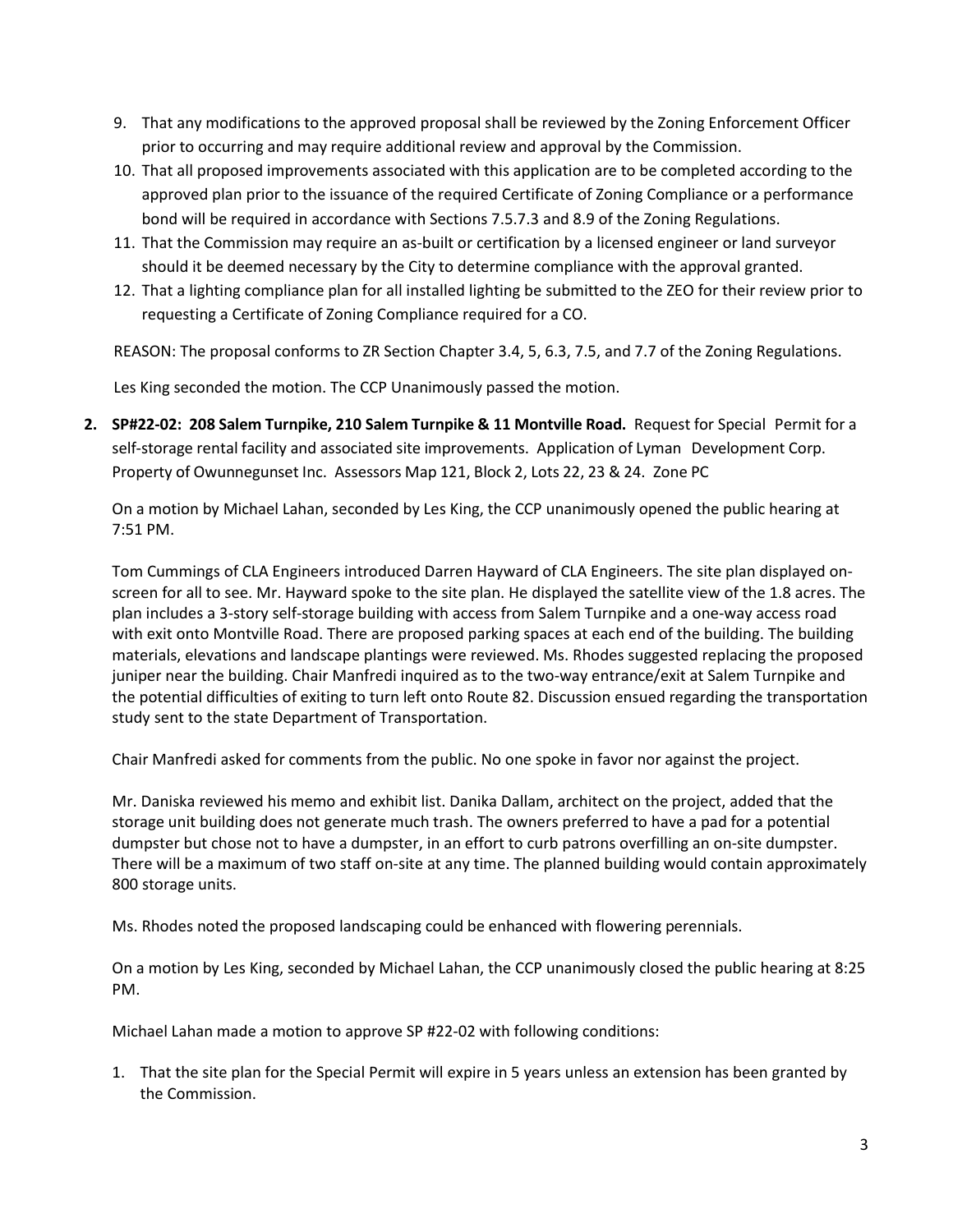- 2. That all comments from this memo, as well as other submitted comments from various City Departments, be addressed.
- 3. That final revised plans be submitted and reviewed by City Staff.
- 4. That the applicant work with City Staff to enhance the landscaping plan in the front of the building along CT-82 in order to provide for flowering, attractive plantings.
- 5. That the City's letter of approval (CCP + IWWCC) be placed on the final revised plan set (cover page preferred), the required signature block be placed on all plan sheets, and that all plan sheets include the stamped seal and signature of the licensed professional.
- 6. That 6 signed and embossed sealed paper copies and 2 mylars of the final revised set of plans be submitted to the Planning Department for endorsement by an officer of the Commission. The mylars must include the red indelible ink certification which includes the name of producer and process used.
- 7. That the endorsed mylar set shall be filed on the Land Records by the applicant.
- 8. That a bond, in the amount of \$37,650, as deemed satisfactory by the City Engineer, be submitted for Erosion and Sediment Control and Site Restoration. Once approved, it should be submitted in the form of a check or letter of credit with the required paperwork for review and approval by the City's Attorney prior to the issuance of the Zoning Permit.
- 9. That after the filing of the mylars, a zoning permit shall be issued prior to any land disturbance activities associated with this approval.
- 10. That any modifications to the approved proposal shall be reviewed by the Zoning Enforcement Officer prior to occurring and may require additional review and approval by the Commission.
- 11. That all proposed improvements associated with this application are to be completed according to the approved plan prior to the issuance of the required Certificate of Zoning Compliance or a performance bond will be required in accordance with Sections 7.5.7.3 and 8.9 of the Zoning Regulations.
- 12. That the Commission may require an as-built or certification by a licensed engineer or land surveyor should it be deemed necessary by the City to determine compliance with the approval granted.
- 13. That a lighting compliance plan for all installed lighting be submitted to the ZEO for their review prior to requesting a Certificate of Zoning Compliance required for a CO.

REASON: The proposal conforms to ZR Section 2.5, Chapter 5. 7.5, and 7.7 of the Zoning Regulations.

Les King seconded the motion. The CCP unanimously passed the motion.

**OLD BUSINESS:** None presented.

#### **EXTENSION REQUESTS:** None presented.

#### **BOND REDUCTION/RELEASE REQUESTS: SDP #915 – 67 Corning Road**

Ms. Rhodes reported the permit expired and no extensions can be applied. The bond is \$60,000+. Les King made a motion to approve release of SDP #915. Michael Lahan seconded. The motion was unanimously approved.

#### **OTHER BUSINESS:** None presented.

**1. Referral from the City Council:** AN ORDINANCE PROVIDING FOR THE ABATEMENT OF REAL ESTATE TAXES ON REAL PROPERTY IMPROVEMENTS FOR THE HISTORIC REDEVELOPMENT AND REUSE OF THE HALE MILL PURSUANT TO CONNECTICUT GENERAL STATUE § 12-127a.

Ms. Rhodes noted this request in reflective of the City's Plan of Conservation and Development. This will capitalize on historic assets and encourage reuse.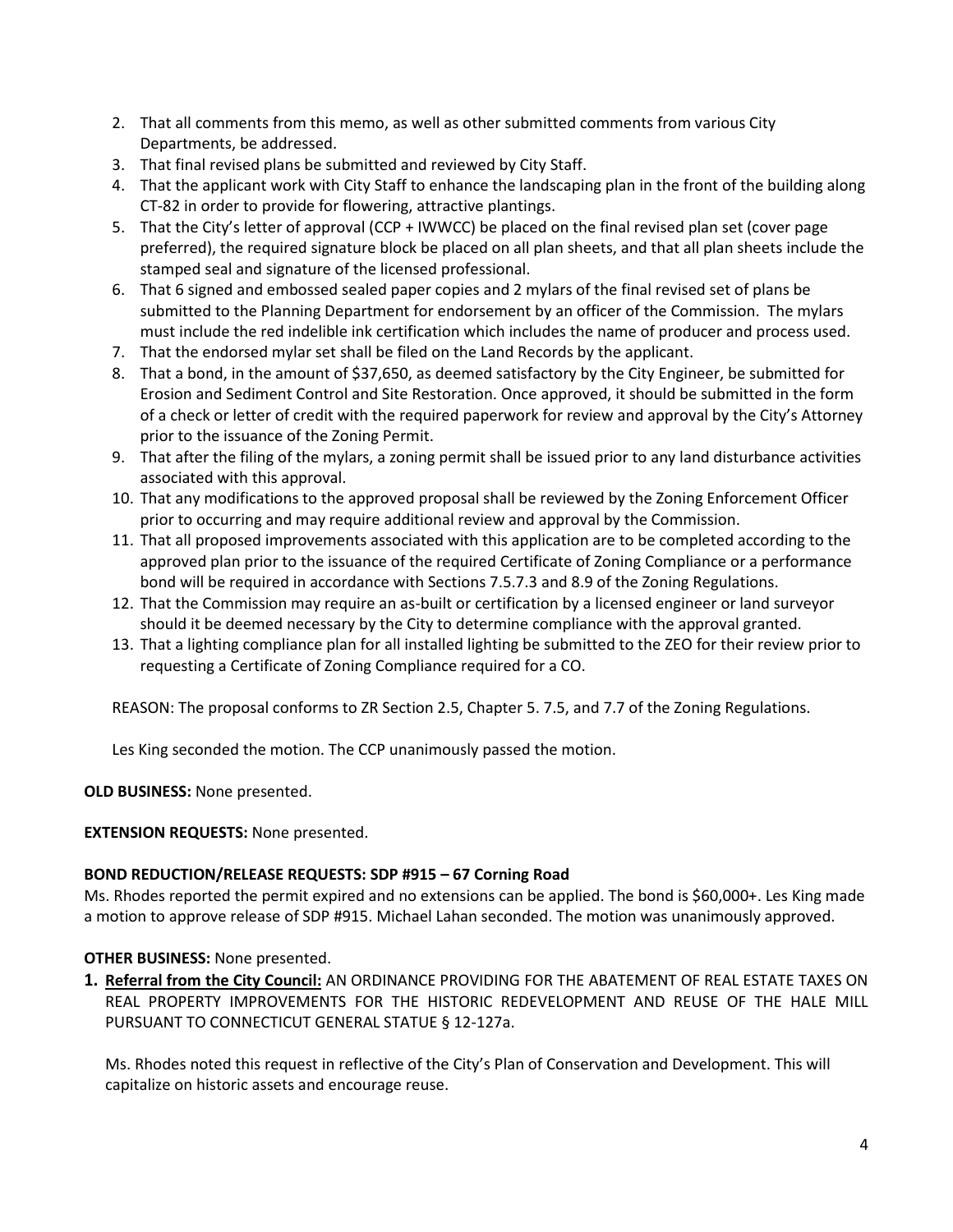Les King made a motion to give a favorable recommendation to the City Council regarding an ordinance providing for the abatement of real estate taxes on real property improvements for the historic development and reuse of the Hale Mill pursuant to Connecticut General Statute § 12-127a. Reasons given: Multiple strategies in the 2013 POCD: Support Community Structure and Capitalize on Historic Assets, are related to the restoration and rehabilitation of historic properties and Mill Enhancement.

Michael Lahan seconded. The CCP unanimously passed the motion.

Michael Lahan asked Ms. Rhodes for an update on the Hale Mill redevelopment project. She responded that the owners have posted the bond and are doing outside site work and water lines. They are waiting on building permits before starting the inside work. Ownership is waiting on the decision on abatement. If this is moved forward by the City Council in early June, she expects the permits to be pulled.

## **2. Village District Review:** 45-57 Town Street Signage and Façade Changes

Ms. Rhodes described the location at 45 – 57 Town Street. This is the smaller building of the two, at end near UCFS. The Quest Lab has moved out of the space. UCFS is moving clinical staff to that space, so they want to install some signage and change some exterior siding. The building is in the Village District. The City's consultant made suggestions. She presented the memo stating the changes had to be consistent with the Village District. The applicant paid for the consultant's review, as had been established when the consultant was hired.

Michael Lahan made a motion to deem the proposed façade changes are Compatible with the Norwichtown Village District Overlay as per ZR 3.10 with the following conditions:

- 1. That the publication of the required Legal Notice regarding this application and Village District Application Fee be paid by the applicant.
- 2. That the certification of approval of this application be filed with the City Clerk's office before becoming effective. This certification will be provided to the applicant by the City Planning Department post approval.
- 3. That the applicant apply for a Zoning Permit for the proposal.
- 4. That the composite siding be extended below the existing storefront entrances of the space to the right of this application's location, and the siding note be approved as Boral TruExterior® Nickel Gap Siding so that the word 'trim' is excluded and that the proposed siding is consistent with the manufacturer's actual product.
- 5. That the sign font, color and size be consistent with those on the building, not departing from that design significantly for consistency with the guideline's stipulations on page 7 of the Norwich Village Design District Guidelines.
- 6. That all proposed improvements are to be completed according to the approval prior to the issuance of the required Certificate of Zoning Compliance or a performance bond may be required in accordance with Sections 7.5.7.3 and 8.9 of the Zoning Regulations.

Reason: The proposal conforms to Chapter 3 of the Zoning Regulations.

Les King seconded the motion. The CCP unanimously passed the motion.

**POCD PIC MEETING REMINDER:** Reminder – 07/13/2022 Meeting